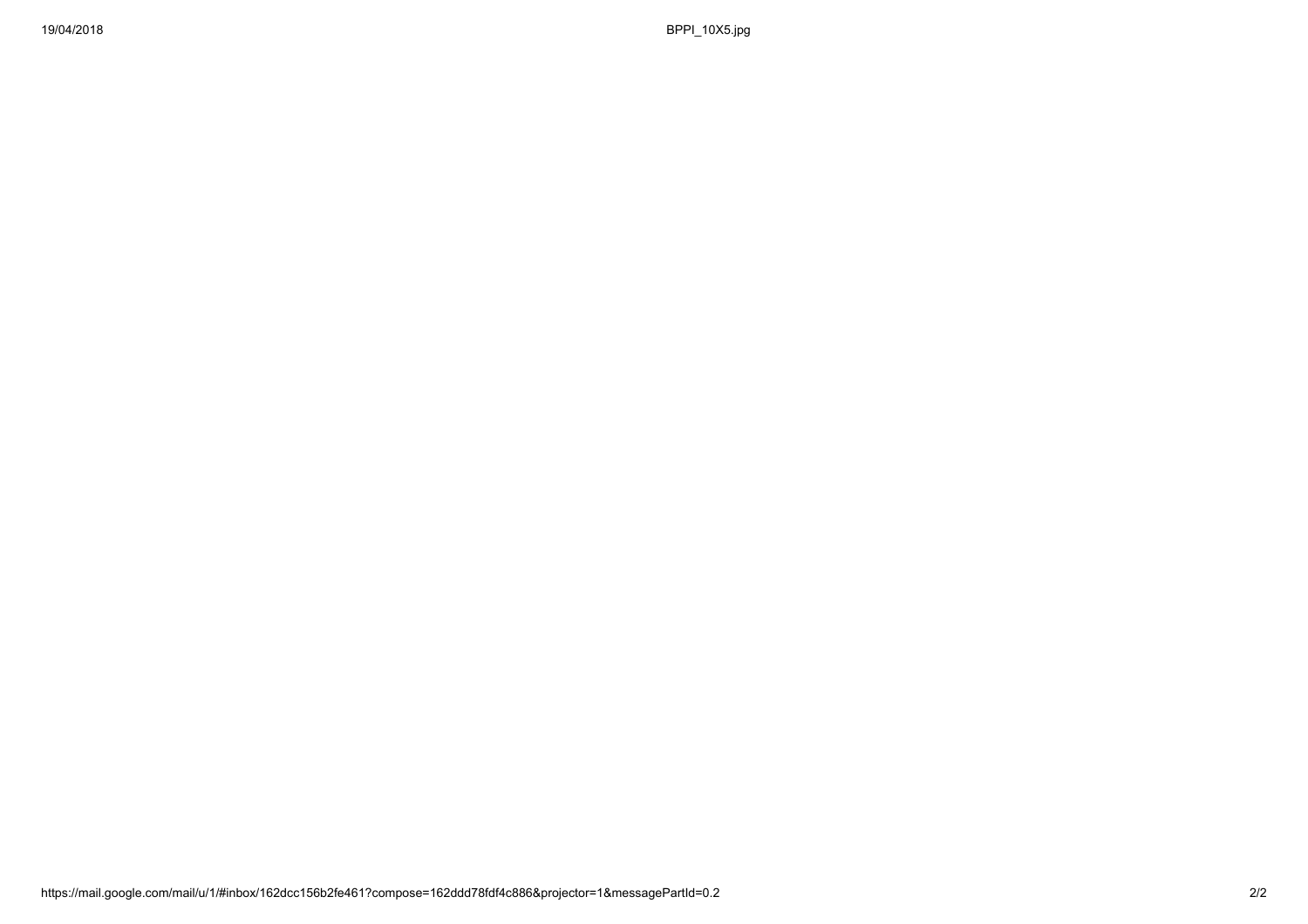#### **BUREAU OF PHARMA PUBLIC SECTOR UNDERTAKINGS OF INDIA (BPPI)**

**(Society set up under the aegis of Department of Pharmaceuticals, Government of India) E-1, 8th Floor, Videocon Tower, Jhandewalan Extn., New Delhi - 110055**

#### **Recruitment of Manager (Veterinary)**

BPPI is the implementing agency for **Pradhan Mantri Bhartiya Janaushadhi Pariyojana** of **Department of Pharmaceuticals, Ministry of Chemicals & Fertilizers, Government of India**. The objective of the scheme is to make available quality generic medicines at affordable prices to all. BPPI is expanding its operations and has urgent requirement for **Manager (Veterinary)** purely on contractual basis. Interested candidates may send their applications to **CEO, BPPI** at **BUREAU OF PHARMA PSUs OF INDIA (BPPI), E-1, 8th Floor, Videocon Tower, Jhandewalan Extn., New Delhi – 110055,** through registered post/courier by **11.05.2018 (Till 05:00 PM).** For detailed terms and conditions visit at our website: **janaushadhi.gov.in** 

**Chief Executive Officer**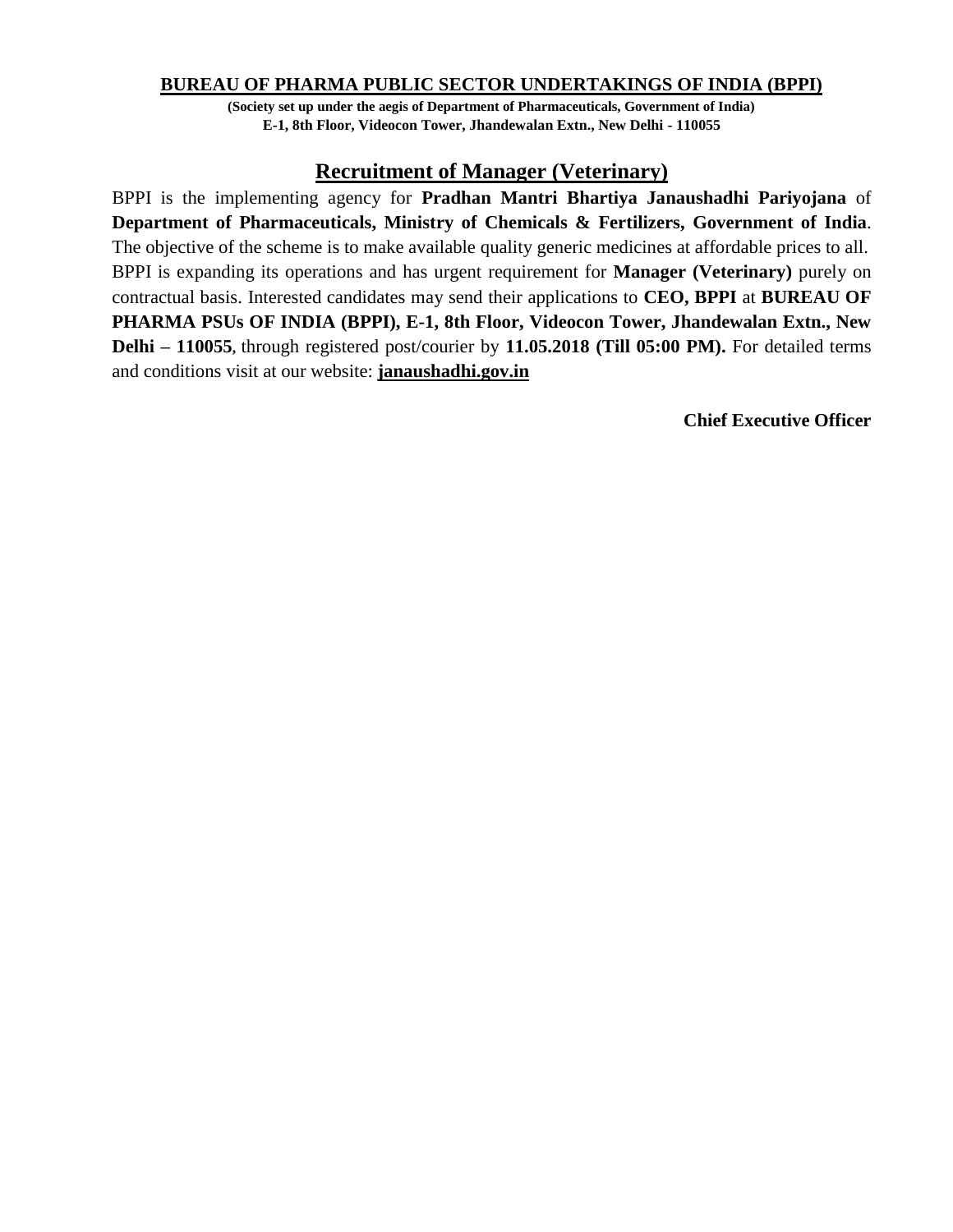#### **Table – I**

|           | Post                           | Age                     | <b>Eligibility Criteria</b>                                     |                                                             |                                     |               |                  |                                                                                      |
|-----------|--------------------------------|-------------------------|-----------------------------------------------------------------|-------------------------------------------------------------|-------------------------------------|---------------|------------------|--------------------------------------------------------------------------------------|
| S.<br>No. |                                |                         | <b>Minimum Qualification</b>                                    | <b>Experience in the</b><br>relevant functional<br>area     | Consolidated<br><b>Remuneration</b> | Conveyance    | <b>Telephone</b> | <b>Remarks</b>                                                                       |
|           | <b>Manager</b><br>(Veterinary) | 50<br>ears <sup>?</sup> | B.V.Sc. (Bachelor of<br>Veterinary<br>Sciences)/B.Pharma./B.Sc. | 05 years in<br>Purchase/Sales of<br><b>Veterinary Drugs</b> | Rs. $45,000/-$                      | $Rs. 6,000/-$ | $Rs. 1,000/-$    | Candidates having<br>experience in Govt.<br>sector/PSUs shall be<br>given preference |

**Note: Candidates having higher qualification in Veterinary shall be given preference.**

#### **Table – II Post and Job Descriptions**

| S. No. | Post                           | <b>Job Description</b>                                                                                                                                                                                                                                                                                                                                                                                                                                                                                                                                                                                                                                                                                                                                                                                                                                                                                                                                                                                                     |  |  |  |
|--------|--------------------------------|----------------------------------------------------------------------------------------------------------------------------------------------------------------------------------------------------------------------------------------------------------------------------------------------------------------------------------------------------------------------------------------------------------------------------------------------------------------------------------------------------------------------------------------------------------------------------------------------------------------------------------------------------------------------------------------------------------------------------------------------------------------------------------------------------------------------------------------------------------------------------------------------------------------------------------------------------------------------------------------------------------------------------|--|--|--|
| 1.     | <b>Manager</b><br>(Veterinary) | 1. Responsible for market research of veterinary drugs or portfolio management of<br>all veterinary drugs.<br>2. Responsible for procurement of all veterinary drugs.<br>3. Responsible for generating veterinary drugs requirements<br>4. Determining specifications of all veterinary drugs.<br>5. Responsible for developing marketing strategies related to veterinary drugs.<br>6. Co-ordinate with cross-functional teams to develop detailed business plans<br>including acquisition analyses, strategy development assessment, roll out<br>communication strategy.<br>7. Collates and ensures proper documentation within the tendering and contract<br>process for veterinary drugs.<br>8. Acts as a liaison between BPPI and potential suppliers to ensure that all queries<br>are dealt with in a timely manner.<br>9. Prepare, maintain, and review purchasing files, reports and price lists.<br>10. Responsible for timely availability of all veterinary drugs and all processes<br>undergone for the same. |  |  |  |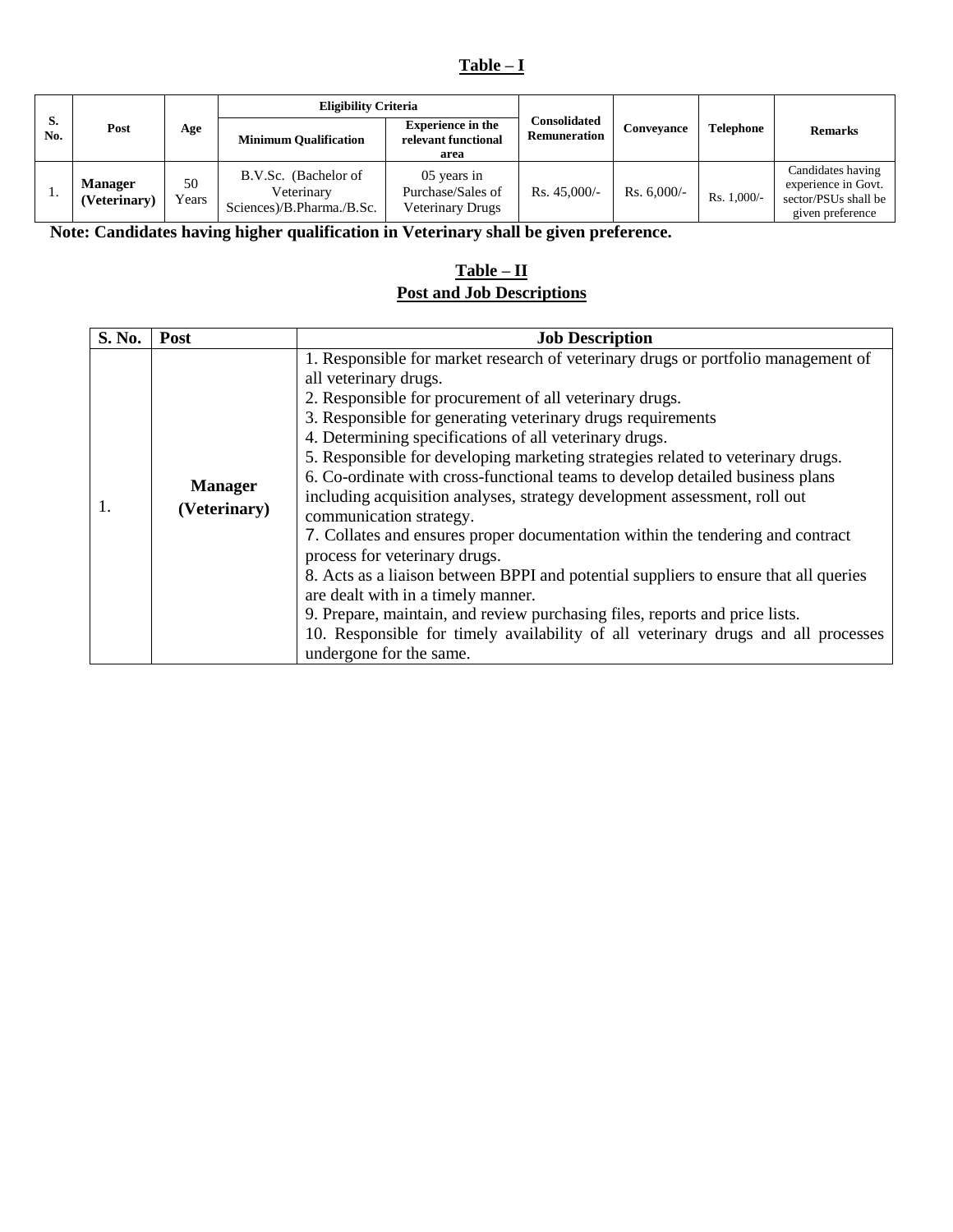#### **GENERAL TERMS & CONDITIONS**

- 1. The applicant must ensure that he/she possesses the required qualification and experience.
- 2. Applicants already worked in a similar position shall have preference.
- 3. Person having experience of working in Government sector, PSUs and Pharma industry may get preference.
- 4. BPPI has the right to reject the entire selection process/advertisement at any stage and the decision of BPPI shall be final in this regard.
- 5. BPPI reserves the right to raise/modify the eligibility criteria of the minimum educational qualification and/or minimum work experience. Mere fulfilling the eligibility criteria shall not confer any right to be considered for selection against the respective position.
- 6. Appointment will be on whole time contractual basis on the following terms & conditions.
	- a) He/She will be entitled to consolidated remuneration and reimbursement of mobile phone/telephone charges as per rules.
	- b) He/She will be entitled to leaves as per BPPI rules.
	- c) BPPI reserves the right to revise the terms & conditions during the tenure of the contract.
	- d) The contractual appointment will not confer any right or entitlement for claiming absorption against any regular post in BPPI, in future.
- 7. Initially contractual appointment will be for one year with three months' probation period. Following satisfactory performance after completion of three months' probation period, the employee contract will be extend for the rest of nine months.
- 8. Contractual appointment will be for one year only after the successfully completion of probation period is subjected to renewal if the performance of employee is found satisfactory.
- 9. Applicants will have to produce one set of self attested copies of their testimonials for verification at the time of interview, along with the duly filled in attached application form.
- 10. Applicants should not have Direct/Indirect relation with BPPI employees, suppliers, vendors etc. Contract will get terminated without assigning any reason, if found otherwise.
- 11. Canvassing in any form shall be a disqualification and the application shall be rejected forthwith.
- 12. Candidates are advised to check their emails regularly as the interview dates shall be intimated via email.
- 13. Shortlisted candidates shall be called for interviews.
- 14. Any change in above terms & conditions will be notified only through our web site.
- 15. Interested candidates may send their applications through speed post/courier along with one set of self attested copies of their qualification and experience certificates to CEO, BPPI to reach him by 11.05.2018 (Till 05:00PM).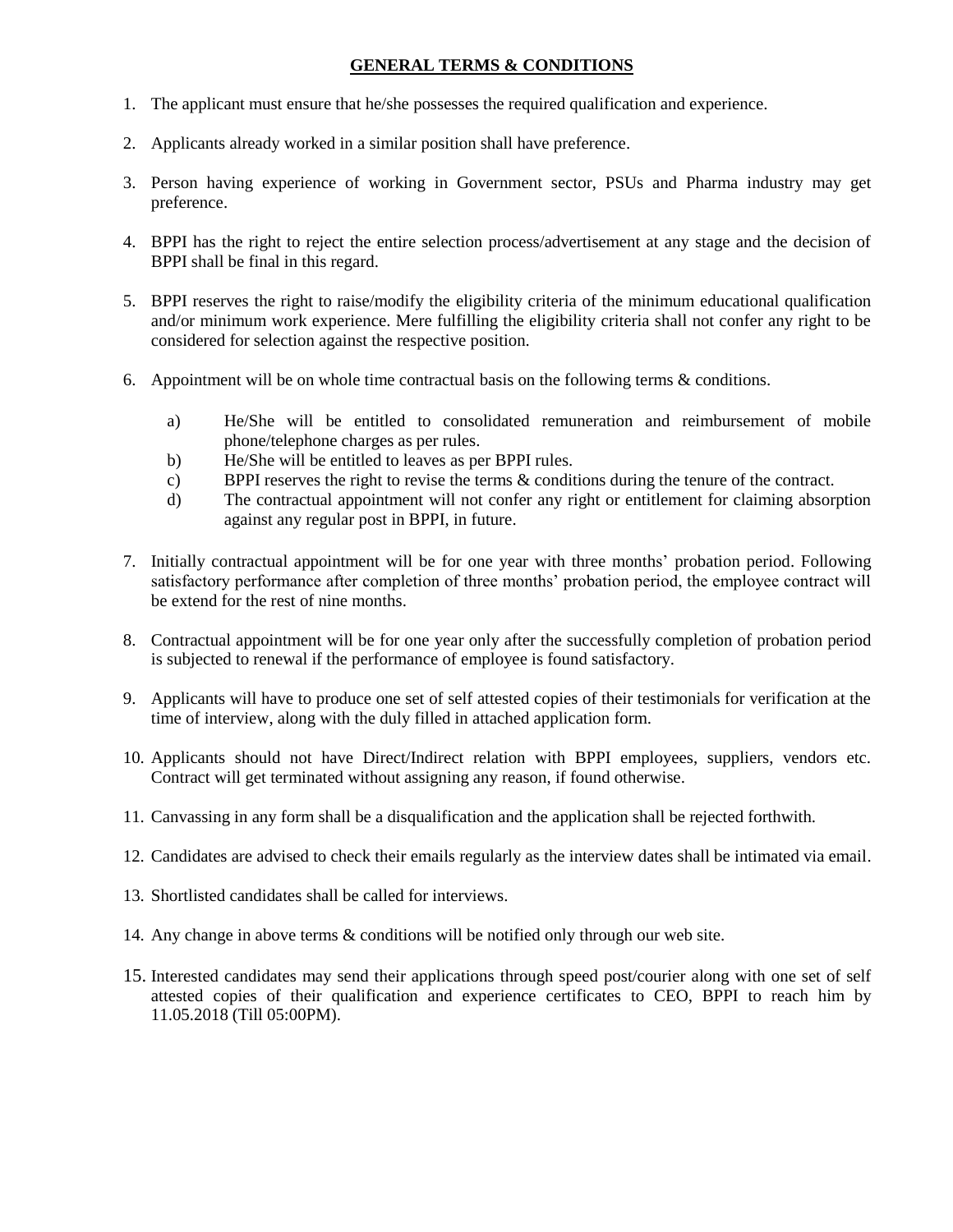#### **BUREAU OF PHARMA PUBLIC SECTOR UNDERTAKINGS OF INDIA (BPPI)**

**(Society set up under the aegis of Department of Pharmaceuticals, Government of India) E-1, 8th Floor, Videocon Tower, Jhandewalan Extn., New Delhi - 110055**

#### **Application for the Post of Manager (Veterinary)**

| 1. Name of the Candidate         |  |
|----------------------------------|--|
| 2. Sex (Male/Female/Others)      |  |
| 3. Father's/Mother's Name        |  |
| 4. Age & Date of Birth           |  |
| 5. Permanent Residential Address |  |
| 6. Present mailing address       |  |
| 7. Contact No. & Email Id        |  |
| 8. Nationality                   |  |
| 9. Marital status                |  |
| 10. Alternative contact no.      |  |
| 11. Languages known              |  |
| Speak:                           |  |

**Recent Photo**

### Write:

#### 12. Educational Qualification (Starting from matriculation onwards):

| Sl. | Course/Certificate/ | Board/University | Year of | Subjects (Main) | %age of        |
|-----|---------------------|------------------|---------|-----------------|----------------|
| No. | Diploma/Degree      |                  | Passing |                 | Marks/Division |
|     |                     |                  |         |                 | Obtained       |
|     |                     |                  |         |                 |                |
|     |                     |                  |         |                 |                |
|     |                     |                  |         |                 |                |
|     |                     |                  |         |                 |                |
|     |                     |                  |         |                 |                |
|     |                     |                  |         |                 |                |
|     |                     |                  |         |                 |                |
|     |                     |                  |         |                 |                |
|     |                     |                  |         |                 |                |
|     |                     |                  |         |                 |                |